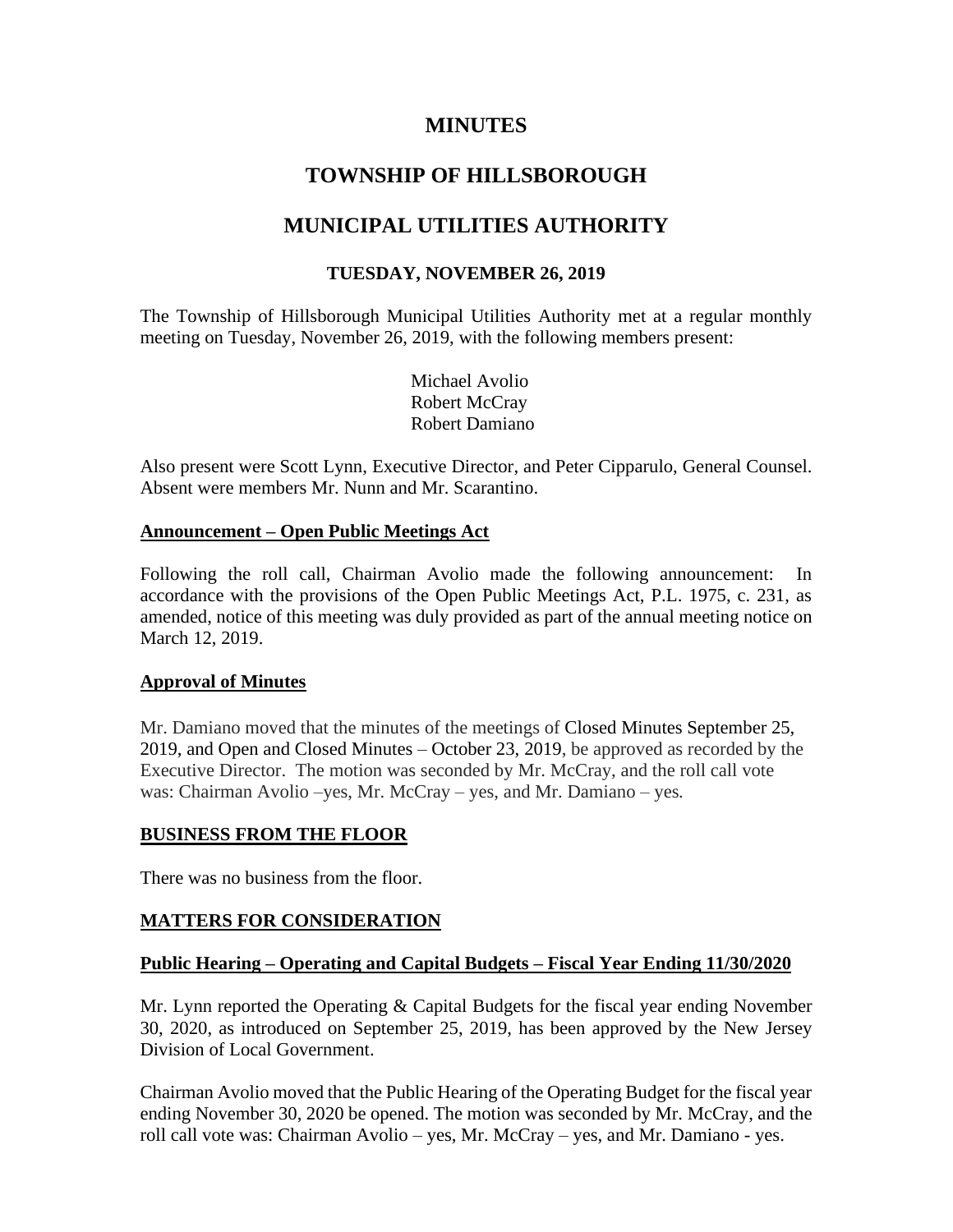Chairman Avolio called for questions or comments from the public. There being none, Mr. McCray moved that the Public Hearing be closed. The motion was seconded by Mr. Damiano, and the roll call vote was: Chairman Avolio – yes, Mr. McCray – yes, and Mr. Damiano – yes.

Mr. McCray introduced the following resolution and moved that it be adopted:

# **THE TOWNSHIP OF HILLSBOROUGH MUNICIPAL UTILITIES AUTHORITY ADOPTED BUDGET RESOLTION FISCAL YEAR: FROM DECEMBER 1, 2019 TO NOVEMBER 30, 2020**

**WHEREAS,** the Annual Budget and Capital Budget/Program for the Township of Hillsborough Municipal Utilities Authority for the fiscal year beginning Dec. 1, 2019 and ending, Nov. 30, 2020 has been presented for adoption before the governing body of the Township of Hillsborough Municipal Utilities Authority at its open public meeting of 11/26/19; and

**WHEREAS,** the Annual Budget and Capital Budget as presented for adoption reflects each item of revenue and appropriation in the same amount and title as set forth in the introduced and approved budget, including all amendments thereto, if any, which have been approved by the Director of the Division of Local Government Services; and

**WHEREAS,** the Annual Budget as presented for adoption reflects Total Revenues of \$6,409,500. Total Appropriations, including any Accumulated Deficit, if any, of \$6,846,432 and Total Unrestricted Net Assets utilized of \$436,932; and

**WHEREAS,** the Capital Budget as presented for adoption reflects Total Capital Appropriations of \$4,732,000, and Total Unrestricted Net Assets planned to be utilized of \$4,732,000.

**NOW, THEREFORE BE IT RESOLVED,** by the governing body of Township of Hillsborough Municipal Utilities Authority, at an open public meeting held on November 26, 2019 that the Annual Budget and Capital Budget/Program of the Township of Hillsborough Municipal Utilities Authority for the fiscal year beginning, 12/01/19 and, ending 11/30/20 is hereby adopted and shall constitute appropriations for the purposes stated; and

**BE IT FURTHER RESOLVED,** that the Annual Budget and Capital Budget/Program as presented for adoption reflects each item of revenue and appropriation in the same amount and title as set forth in the introduced and approved budget, including all amendments thereto, if any, which have been approved by the Director of the Division of Local Government Services.

The motion and resolution were seconded by Mr. Damiano and the roll call vote was: Chairman Avolio – yes, Mr. McCray – yes, and Mr. Damiano – yes.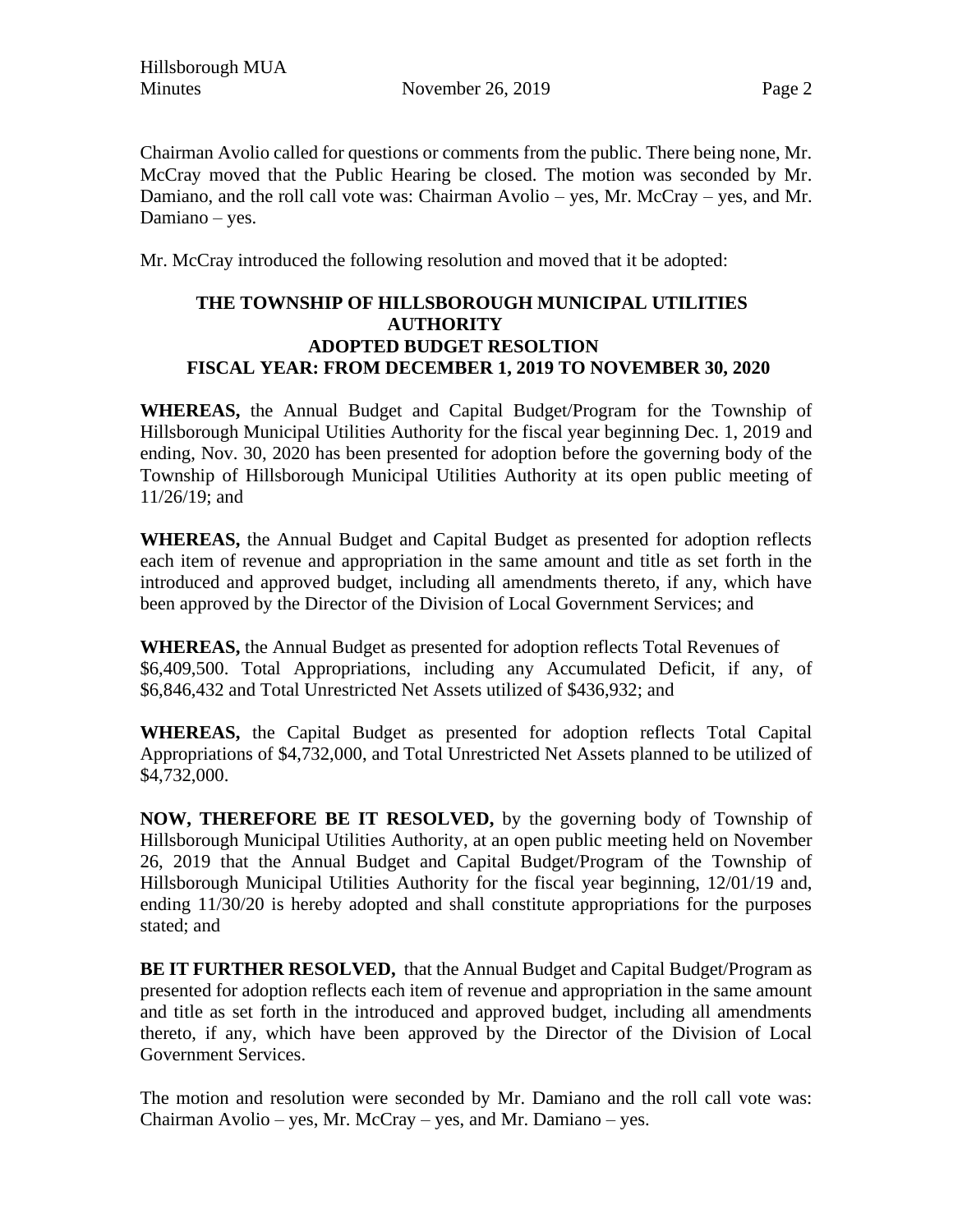## **Resolution – Adopting of the 5 Year Capital Plan**

Mr. Lynn stated he has revised the 5 Year Capital Plan. Mr. Lynn stated he has indicated an aggressive plan for 2020.

The members reviewed the revised plan and Mr. Damiano introduced the following resolution and moved it be adopted:

WHEREAS, the 5 Year Capital Plan approved by the Authority on September 26, 2019, be adopted a revised plan with expenditures of \$8,315,000;

NOW, THEREFORE, BE IT RESOLVED that the Authority does hereby approve the 5 Year Capital Plan:

The motion was seconded by Mr. McCray, and the roll call vote was: Chairman Avolio – yes, Mr. McCray – yes, and Mr. Damiano – yes.

## **Resolution – Adopting of Reserve Fund**

Mr. Lynn informed the member the need to approve the Reserves for System Replacement portion of the Reserve for Capital Improvements and System Repairs in the amount \$4,732,000.

Mr. Damiano introduced the resolution and moved it be adopted:

NOW, THEREFORE, BE IT RESOLVED that the Authority continues its policy of maintaining the following reserves to be utilized for said expenditures, thereby eliminating the need to issue additional bonds:

Reserve for Capital Improvements – not to exceed \$8,315,000

Reserve for System Replacement – not to exceed \$4,732,000

The motion was seconded by Mr. McCray, and the roll call vote was: Chairman Avolio – yes, Mr. McCray – yes, and Mr. Damiano – yes.

#### **RESOLUTION: BOND RELEASE – Release of a Maintenance Bond John Sullivan, Hodge Road Sewer Extension**

WHEREAS, sanitary sewer facilities for John Sullivan have been constructed and tested under the Authority's inspection and found acceptable;

WHEREAS, a Maintenance Bond that has been in place for the two-year period and;

WHEREAS, John Sullivan has requested the release of the Maintenance Bond;

NOW, THEREFORE, BE IT RESOLVED, that a Maintenance Bond, in the amount of \$7,330.00 be released.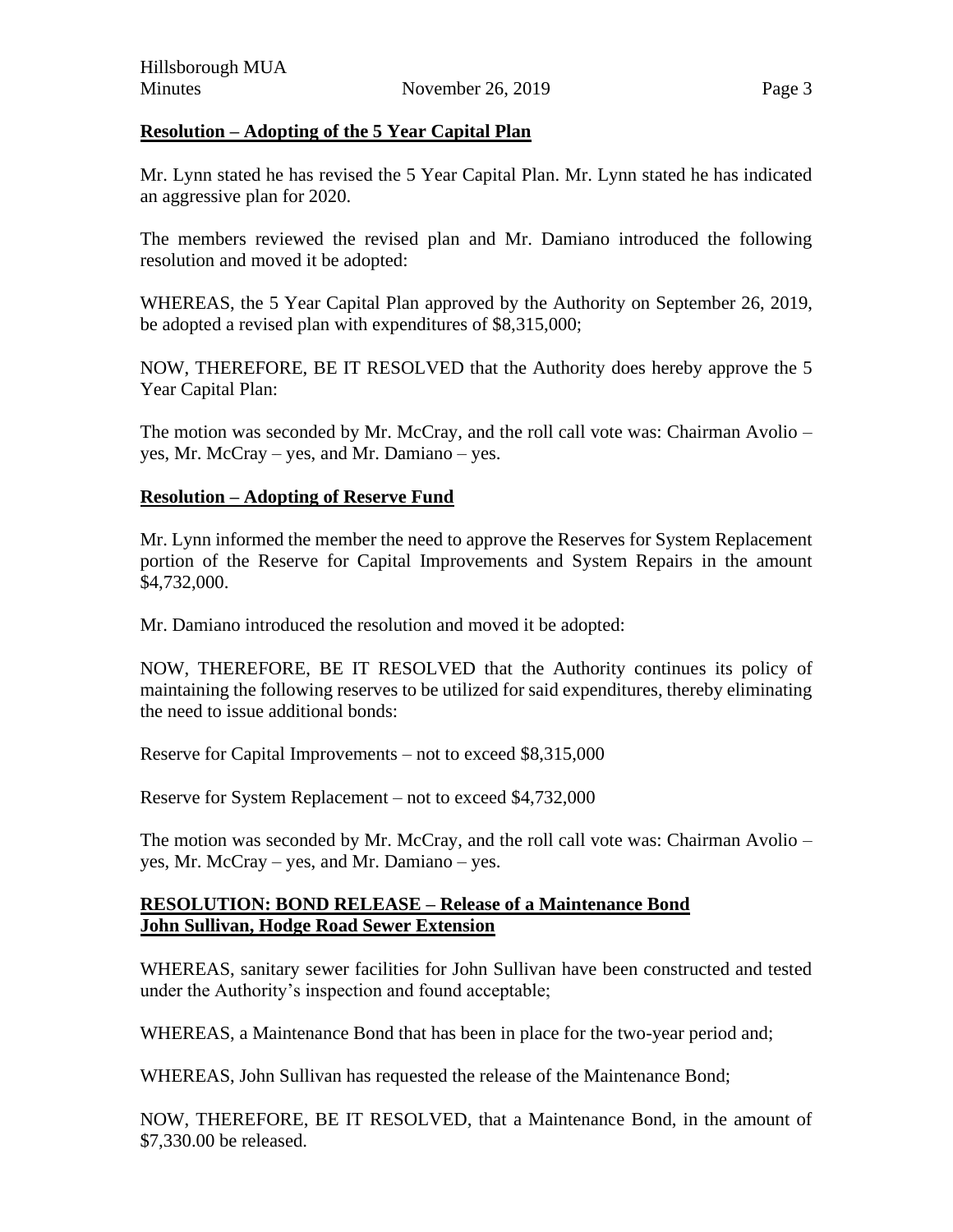INTRODUCED BY: Mr. McCray

The motion and resolution were seconded by Mr. Damiano, and the roll call vote was: Chairman Avolio – yes, Mr. McCray – yes, and Mr. Damiano – yes

## **Resolution – Millstone Borough Agreement**

Mr. Lynn stated that the "Customer Service Agreement" between the Millstone Borough and The Township of Hillsborough Municipal Utilities Authority to accept sanitary flows from Millstone Borough had been prepared to the satisfaction of the Authority's attorneys, the Millstone Borough attorney and the Millstone Borough Mayor, Mr. Raymond Hall. Mr. Lynn said that the Mayor, Raymond Hall, had signed the agreement on November 18, 2019.

Mr. Lynn reported the Authority needs a Resolution authorizing the signing of the "Customer Service Agreement" between Millstone Borough and the Authority.

After further discussions by the members Mr. Damiano introduced the following resolution and moved it be adopted:

WHEREAS, the Customer Service Agreement has been prepared and found acceptable to the Authority.

NOW, THEREFORE, BE IT RESOLVED that the Authority does hereby approve the signing the Customer Service Agreement the Authority on this date, being November 26, 2019.

The resolution and motion were seconded by Mr. McCray and the roll call vote was: and the roll call vote was: Chairman Avolio – yes, Mr. McCray – yes, and Mr. Damiano – yes

# **Mr. Lynn noted that Mr. Nunn joined the meeting at 8:15pm.**

#### **Resolution – Purchase of a Kubota Track Loader**

Mr. Lynn has reported that the Authority and the I and I Department has been researching the purchase of a machine for the clearing and ongoing maintenance of our easements. Mr. Lynn stated the Authority can benefit greatly from the purchase of such equipment and recommends the purchase of the Kubota Track Loader SVL95-2 SHFC with attachments from the lowest quote being Highway Equipment Company under the ESCNJ Contract No. 18/19-25.

After further discussions by the members Mr. McCray introduced the following resolution and moved it be adopted:

WHEREAS, there is a need to purchase the equipment and is accounted for in the Budget;

WHEREAS, the purchase of the Kubota and accessories shall be approved as stated above at a not to exceed price of \$71,000;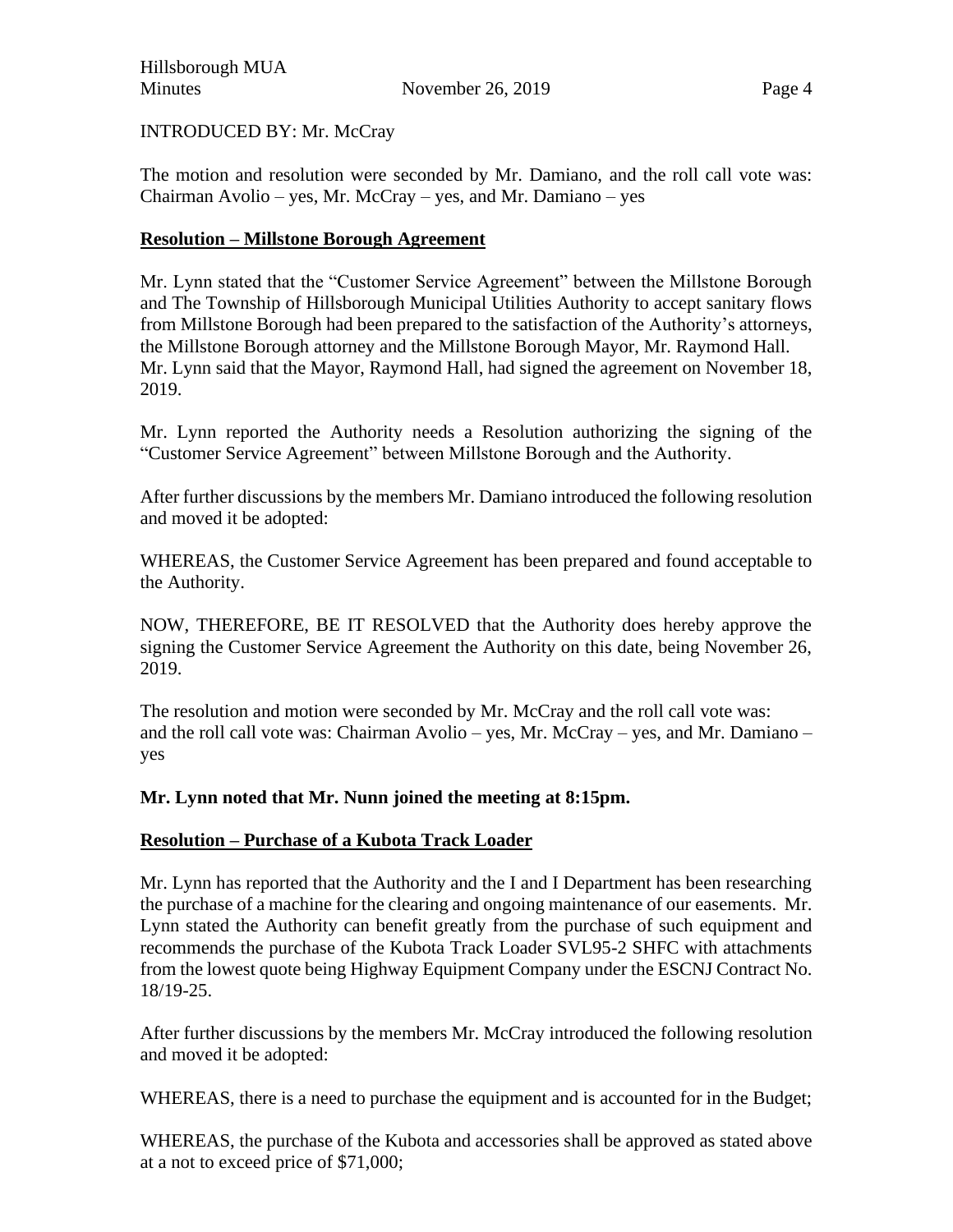Hillsborough MUA Minutes **November 26, 2019** Page 5

NOW, THEREFORE, BE IT RESOLVED that the Authority does hereby approve the purchase of the Kubota Track Loader SVL95-2 SHFC with attachments from Highway Equipment Company under the ESCNJ Contract No. 18/19-25;

The resolution and motion were seconded by Mr. Damiano and the roll call vote was: and the roll call vote was: Chairman Avolio – yes, Mr. McCray – yes, Mr. Nunn – yes, and Mr. Damiano – yes

## **Resolution – Purchase of a CCTV Camera System**

Mr. Lynn has reported that the Authority has been researching the purchase of a CCTV Camera system for use on our sewer lines. Mr. Lynn stated that our current camera system which has been in operation for the past seven years is working but is showing signs of reliability issues. The new camera system will work in conjunction with our I and I program as well. Mr. Lynn stated the new camera system will be installed into the Ford Transit, as approved in October. Mr. Lynn stated the Authority can benefit greatly from the purchase of the new camera with accessories including a lateral launcher and recommends the purchase of Subsite – TrakStar Inspection Camera as supplied by Timmerman Equipment Company in accordance with the ESCNJ Contract 18/19-42.

After further discussions by the members Mr. McCray introduced the following resolution and moved it be adopted:

WHEREAS, there is a need purchase the camera equipment and is accounted for in the Budget;

WHEREAS, the purchase of the camera equipment shall be approved as stated above at a not to exceed price of \$174,000;

NOW, THEREFORE, BE IT RESOLVED that the Authority does hereby approve the purchase of the TrakStar Inspection Camera, CCTV Camera System as supplied by Timmerman Equipment Company in accordance with the ESCNJ Contract 18/19-42;

The resolution and motion were seconded by Mr. Damiano and the roll call vote was: Chairman Avolio – yes, Mr. McCray – yes, Mr. Nunn – yes, and Mr. Damiano – yes

#### **Resolution – Purchase of Flow Meters**

Mr. Lynn has reported that the Authority has been researching the purchase of flow meters to be used by the I and I department. Mr. Lynn stated that meters would be installed at various points to determine I and I in our system. Mr. Lynn stated the Authority can benefit greatly from the purchase of the new meters as we continue to control I and I. As such, Mr. Lynn recommends the purchase of two (2) FloWave Meters PSA-AV-35S-30 with accessories as supplied by FloWave. Two other quotes where obtained and FloWave is the lowest and meets the requirements needed.

After further discussions by the members Mr. Damiano introduced the following resolution and moved it be adopted: